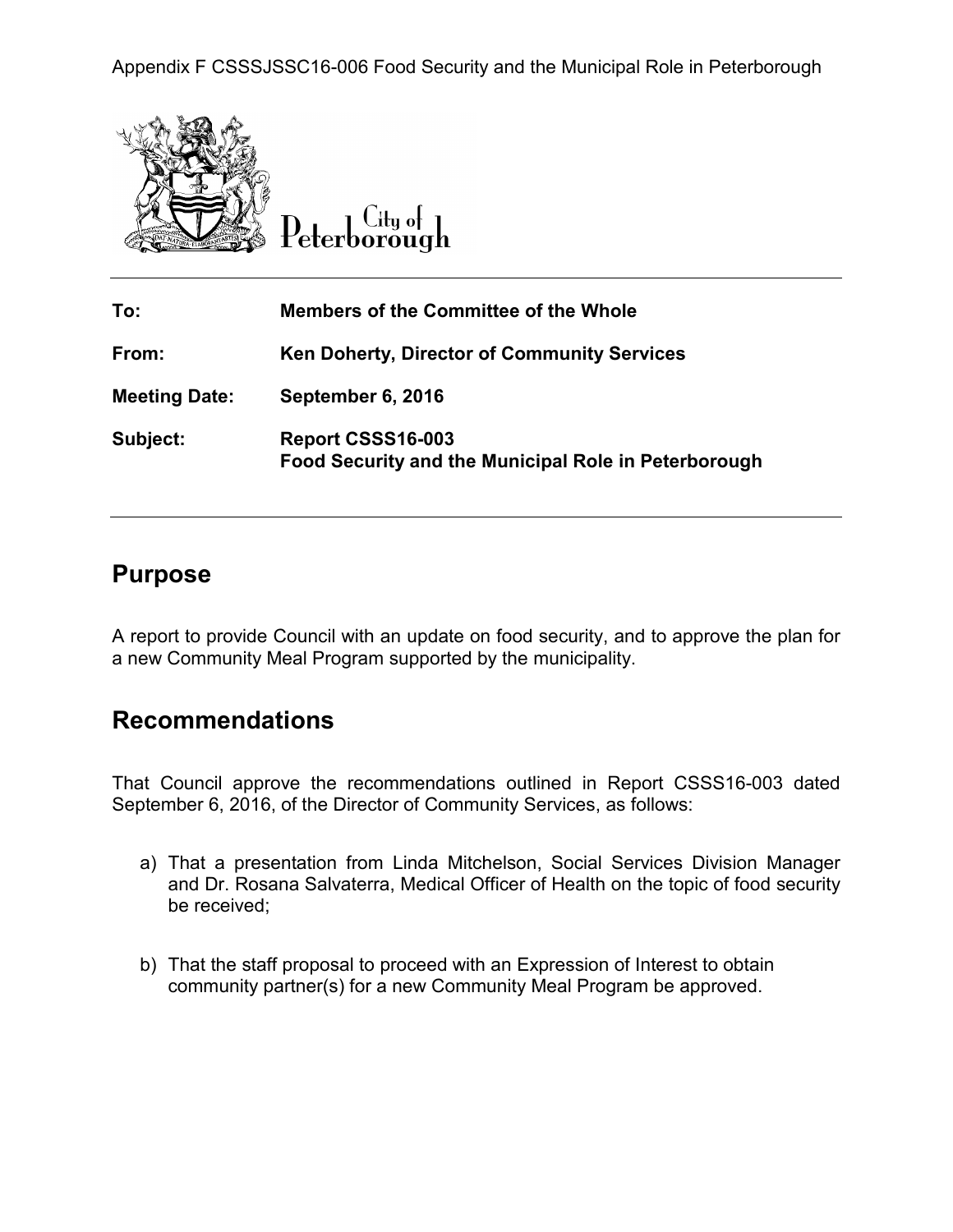Page 2

# **Budget and Financial Implications**

There are no specific budget implications from approving the recommendations of this report. The anticipated costs of the new program can be managed within the overall Social Services budget and is a consolidation of existing related budget lines including the Homelessness Budget, Employment Services Budget and in-kind staff contributions through the Community Social Plan.

## **Background**

There are many programs and organizations that have a food component in Peterborough. The information paper attached as Appendix A provides an overview of most of these programs and outlines the current role of the municipality in local food programs along with the current status of meal programs. The paper is comprised of the following sections:

- 1. Introduction
- 2. Update on Provincial activity related to Income Reform
- 3. Role of Municipality in food security
- 4. Role of Peterborough Public Health in food security
- 5. Role of Peterborough Food Action Network
- 6. Role of Kawartha Food Share and food banks
- 7. Role of the YWCA Peterborough-Haliburton
	- a. The Nourish Project
	- b. JustFood Box Program
	- c. Community Gardens
- 8. Role of the Salvation Army
- 9. Food Security in other Ontario jurisdictions
- 10. Role of faith community and volunteers
- 11. Current status of Community Meals
- 12. Summary

#### **Immediate Pressures and Need to Evolve the Meal Program**

Current trends at local meal programs and food banks are cause for concern and warrant consideration for a change in the delivery of emergency food. The approach of providing a hand-out of food through food banks and meal programs is not improving long-term food security. It gets clients through the day, but leaves them in the same situation the next day. The cost of running these programs continues to rise in a manner that is unsustainable. Food bank use continues to be high, as outlined in Appendix A, while donations of food and money decline. Operating two municipally supported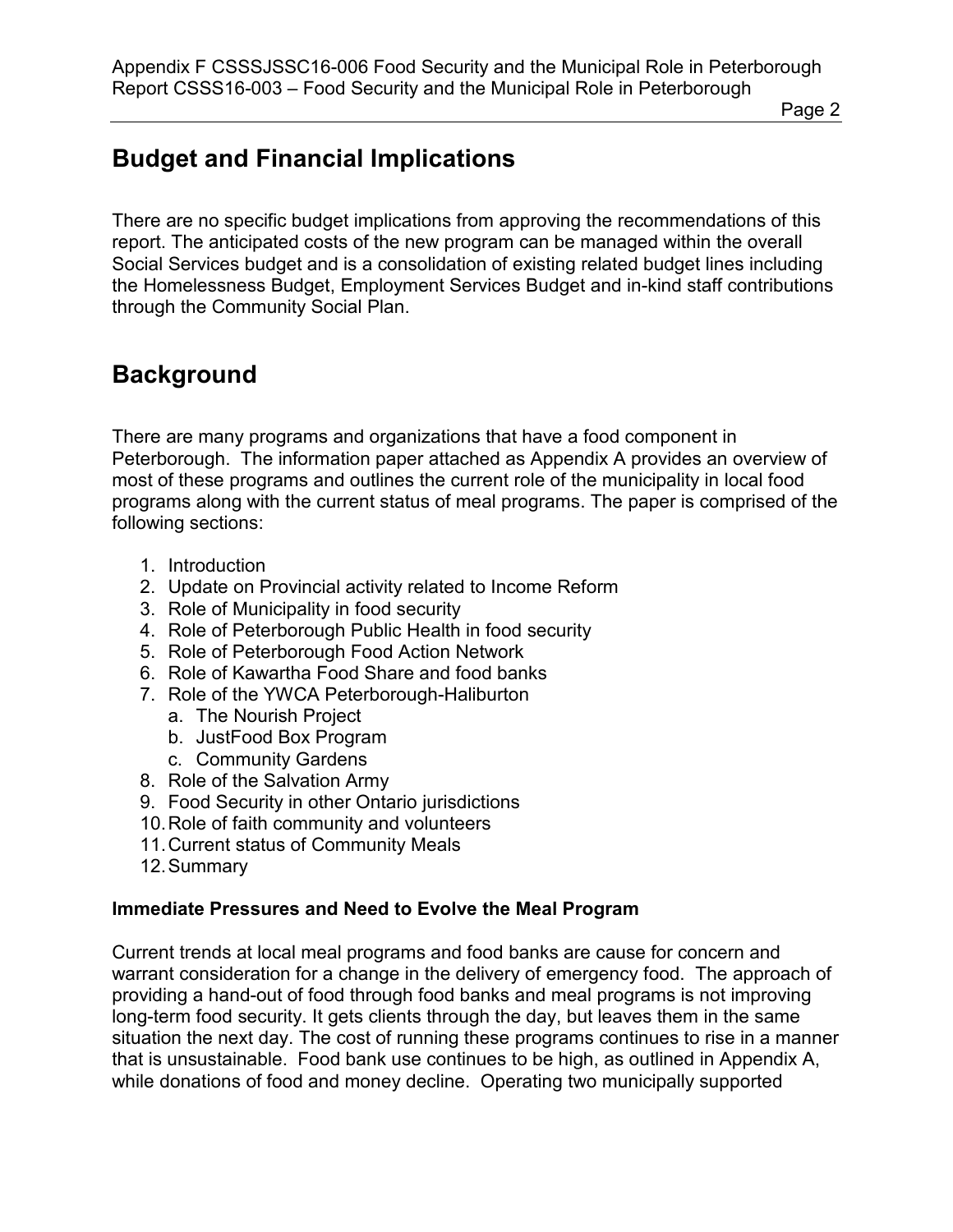Page 3

community meals (Lighthouse and One Roof Community Diner) is financially costly and an inefficient use of resources.

The breakfast program at the Salvation Army has lower client levels compared to other meal programs and is working well. All other meal programs, including those not receiving municipal support, are struggling with one or more of the following difficulties:

- Shortage of volunteers
- Volunteer burn-out
- Lack of paid coordination
- Insufficient resources for food including budget and storage
- Inability to meet all dietary and nutrition requirements
- Need for a consistent and accessible location
- Inadequate kitchen facilities
- Insufficient hours to operate

#### **Proposed New Meal Program Structure**

To address the current meal program challenges and to improve the system of community meals, the following approach to the future municipal meal program is contemplated:

- 1. **One meal per day every day of the year.** This provides a consistent and predictable schedule for accessing a free community meal every day.
- 2. **Open a minimum of 4 hours per day.** This time is needed to meet the socialization needs of clients and ensure adequate time for meal preparation and clean-up. It allows outreach for other program services with a focus on social, recreational and life skill opportunities. This time also provides some warming and cooling service. The ability to expand these hours during heat and cold alerts will be included in the program expectations.
- 3. **Provide funding for staff coordination.** Having paid staff through an established local organization ensures consistency in the program and that adequate policies and procedures are in place.
- 4. **Role for volunteers.** Volunteers play an important role in delivering community meals and their ongoing contribution will be critical to the success of this program. We expect better coordination and less stress and financial burden on volunteers under this program.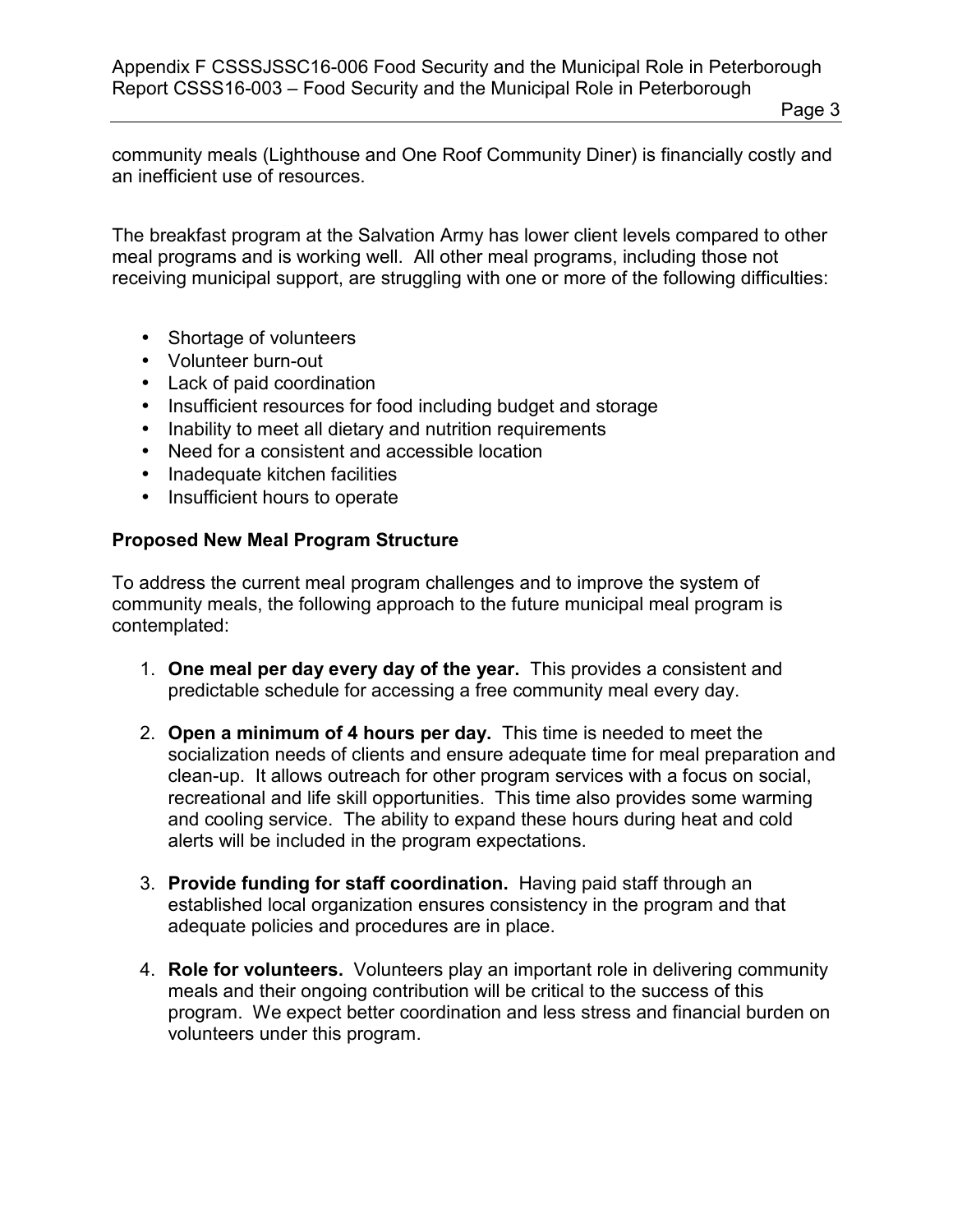- 5. **Provide funding for food.** Having a budget for purchased food will assist in meeting nutrition guidelines provided by Peterborough Public Health (PPH) and dietary needs.
- 6. **Operate a food services employment training program.** This program facilitates the delivery of some meals while providing training opportunities that could lead to employment. This program is further described below.

The annual budget for this program will be approximately \$250,000 with a standard of living increase each year. This budget is derived from the combined expenditures being made from the Homelessness budget for the Lighthouse Program and One Roof Community Diner. Approximately \$50,000 of this budget must be dedicated to the food services training program.

### **Anticipated Impact on Existing Services**

The expected start of the new meal program is on or about December 3, 2016. As a result, the current agreements with Canadian Mental Health Association and St. Johns Anglican Church, which expire on March 31, 2018, will be terminated to coincide with the start date of the new program. The current agreement with All Saints Anglican Church will expire on December 2, 2016 and needs no action. Each of these groups is welcome to make a submission to the Expression of Interest.

#### **Hospitality and Food Service Employment Training Program**

A community meal program provides a unique venue for a hands-on learning and skill development program. The current Lighthouse program has provided this training through a partnership with Kawarthafest over the past four years. The new program would include a component that prepares individuals for entry level food service employment opportunities. Inclusion of a food service training program will support long term solutions for food security challenges by preparing participants for local job opportunities and increasing earnings through employment. The skills development component would increase the employability of participants. Program content would include:

- Paid and volunteer workplace training experience
- Kitchen health and safety overview
- Safe food handling
- Service Excellence training
- Teamwork and team building
- Menu planning and meal preparation
- Job placement assistance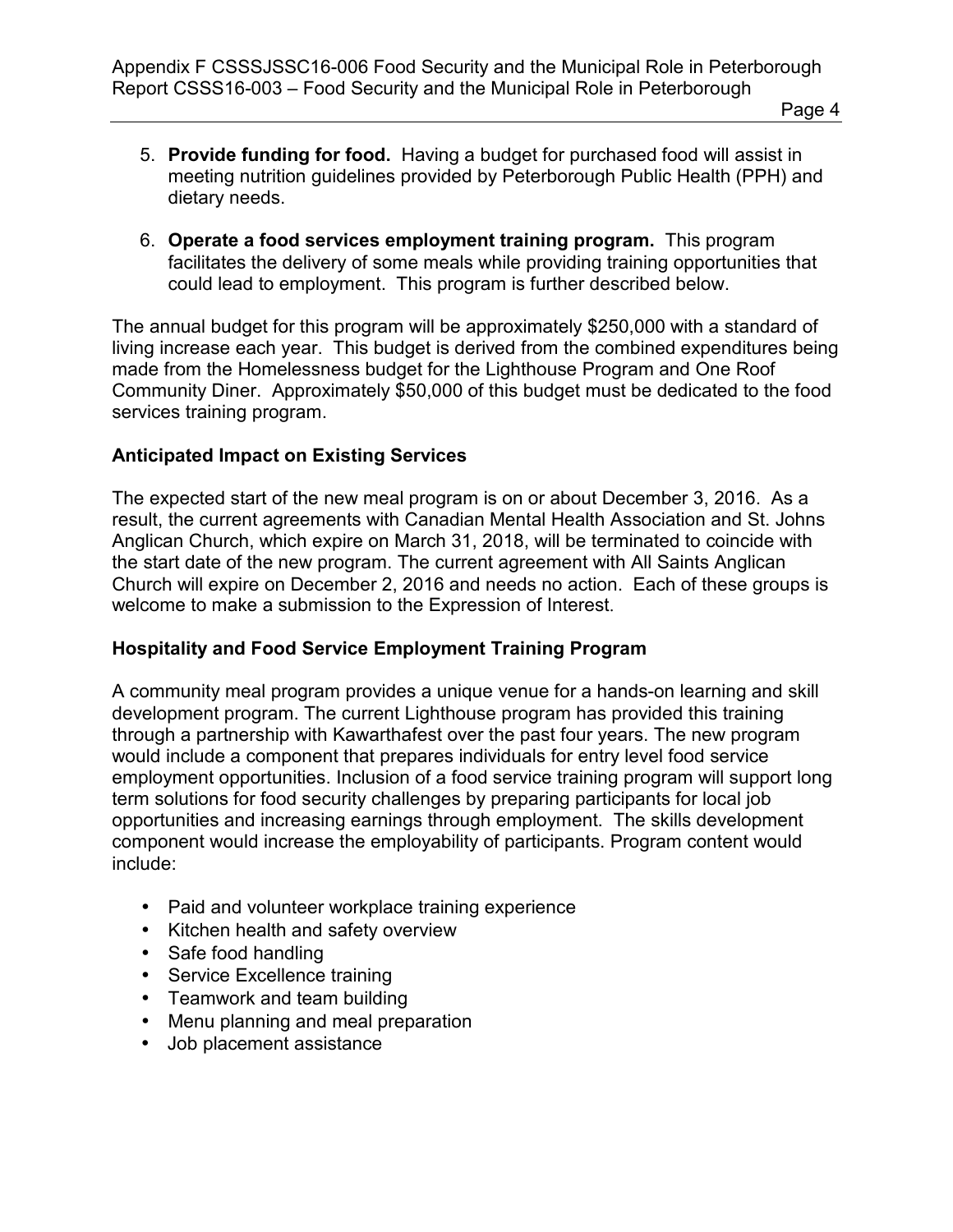Page 5

In the Peterborough area the food service sector is the 2nd largest employer. A recent Social Services Division survey found that food counter attendants, kitchen helpers and related support occupations accounted for approximately 25 % of all advertised job postings. The inclusion of a food service training program is considered a core element of a sustainable community meal program. Through direct meal planning, preparation and serving, interested individuals can train for food service jobs and improve their earnings and employment outcomes.

#### **Stakeholder Consultation**

In development of this report and presentation, City staff met with Dr. Salvaterra and other staff of PPH, and on August 18 consulted with 26 people in attendance at the Peterborough Food Action Network (PFAN) meeting. The group strongly reinforced the importance of emergency meals and concerns were raised about having only 7 meals a week. City staff made clear this was a minimal expectation and that with sufficient community support further meals may be possible. The group also provided suggestions about the time of operation, key program elements and the process to support community partners involved in the provision of community meals. While survey information from current programming has been reviewed, PFAN suggested that further input from individuals using meal programs would be advisable. City staff will develop additional input mechanisms including one to one interviews with as many people as possible who are currently attending community meals.

### **Expression of Interest Process to Determine the Provider(s) of the New Program**

This program will require a collaborative approach among multiple agencies. As this Report shows, there are many organizations involved in the delivery of community meals creating an opportunity for a contribution and participation of multiple groups in the resulting service. The Expression of Interest method of securing this service is recommended as it will allow for flexibility to encourage local groups and service providers to collaborate to meet all the service levels desired.

An Expression of Interest outlining the program requirements will be made widely available to all community groups and stakeholders with some interest in food programming. City staff will organize one or more stakeholder meetings to review Program expectations and to walk interested parties through the Expression of Interest process. Final program proposals will be received and evaluated by a review panel comprised of representatives from Social Services, Community Services and Corporate Services. A Program lead organization/ proposal will be recommended for subsequent Council approval. A service agreement will be executed, ideally with a term of three to five years, with the option of extensions. The approach proposed has been reviewed with the Director of Corporate Services and is consistent with the requirements of the Purchasing By law 14-127.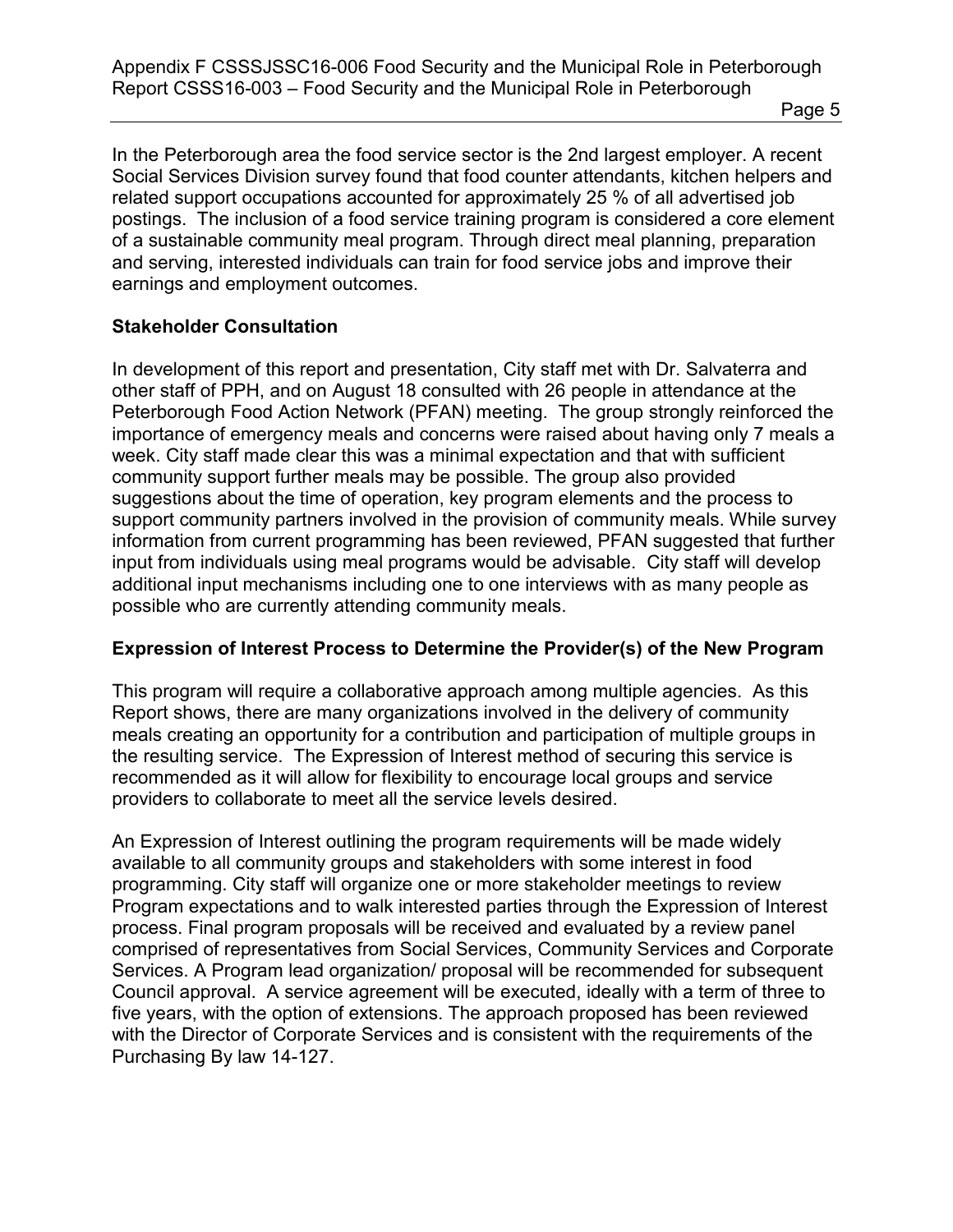Page 6

#### **Peterborough's Food Security Model for the Future**

There is a desire to move from emergency food provision to a focus on capacity building and improved coordination of the organizations involved in food provision and food security work with the ultimate aim of being able to reduce reliance on and need for emergency meals and food banks. The research conducted by PPH and PFAN reinforce that existing emergency food programs are not moving clients into a situation where they are food secure. The combination of low incomes with high rental costs, lack of adequate kitchen facilities in some apartments, food costs, declining food donations and increasing financial pressures of food programs is creating an unsustainable situation that warrants rethinking.

The new Community Meal Program is a positive step in this direction. The recommendations and observations made through client surveys and agency consultations are being met by the approach being taken with this community meal program strategy. Key improvements include consistency, more nutritious food choices, paid staff, and longer hours for socialization.

One drawback to this approach is that the total number of municipally supported meals will be reduced by three meals. The new structure has 7 meals while currently there are 11 meals (6 lunches and 5 suppers). As shown throughout this Report, there are many opportunities in Peterborough to access food, including: meal programs, food banks, food boxes, Come Cook with Us, collective kitchens, school breakfast programs, gleaning and community gardens.

Further work needs to be done to promote collaborative efforts among those who deliver food programs in Peterborough. Investigating options for improving the local food system is a logical next step.

- Developing a community food procurement system that combines the healthy food purchasing needs of multiple organizations and programs.
- Developing new strategies that reduce the need for emergency food while increasing the food security of low income individuals and families.
- Combining the objectives of the municipality, Sustainable Peterborough, the Climate Change Action Plan, and the Peterborough Food Action Network to develop a "Food System Plan" that examines all aspects of local food and creates a comprehensive review of the food system including growing, processing, packaging, transporting, selling, consuming and disposing. Such a plan could be a valuable resource for those involved with local food programs and the food industry.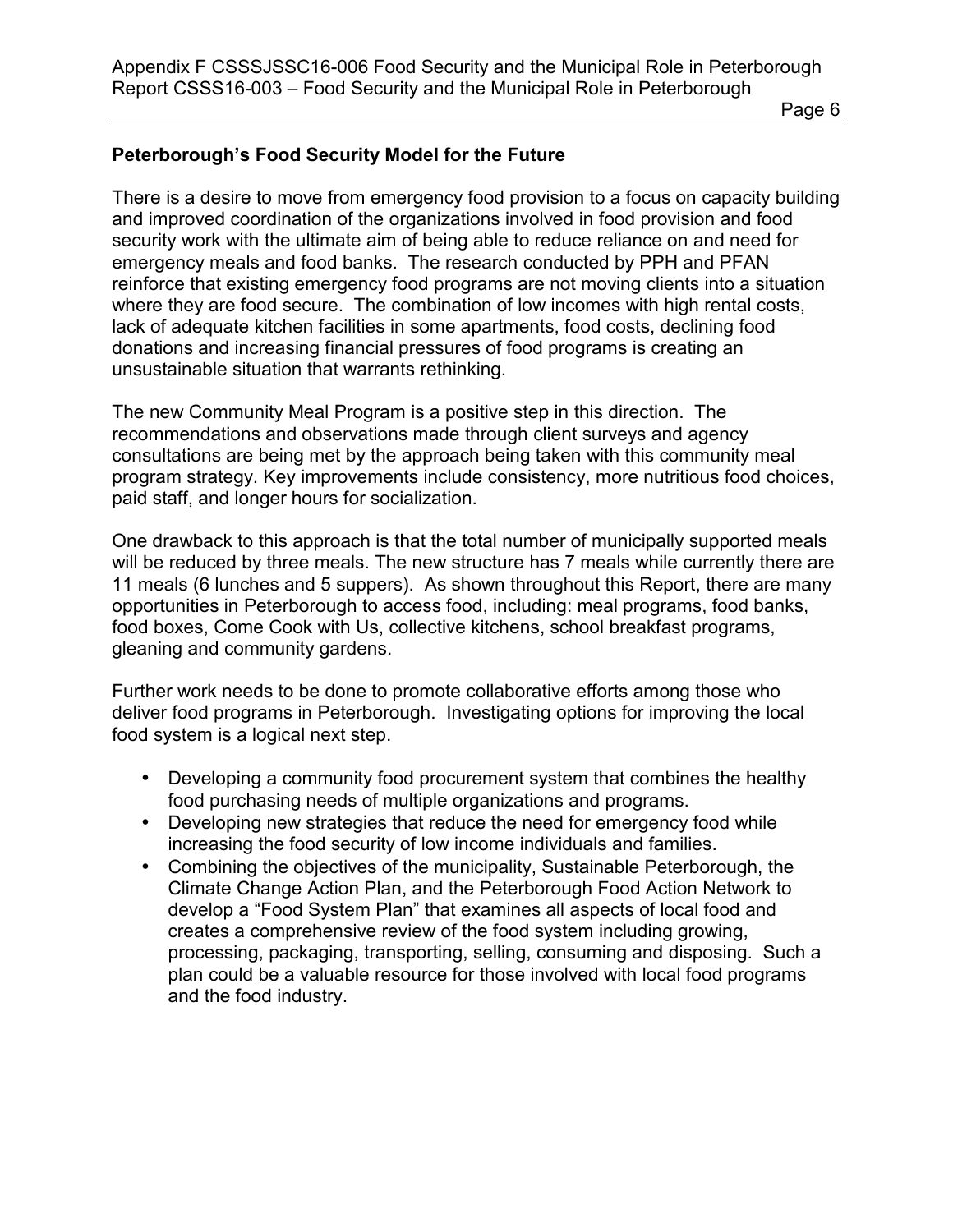Page 7

# **Summary**

Many organizations, faith groups and volunteers contribute to a networked system of food services in Peterborough. The City of Peterborough plays a role in supporting the provision of emergency food through meal programs and food banks. A number of programs are struggling, in particular, the lunch and supper services. This report recommends that the Social Services Division move forward with an Expression of Interest to evolve a new Meal Program in line with community needs and to evolve the model to improve sustainability and focus on longer term food security.